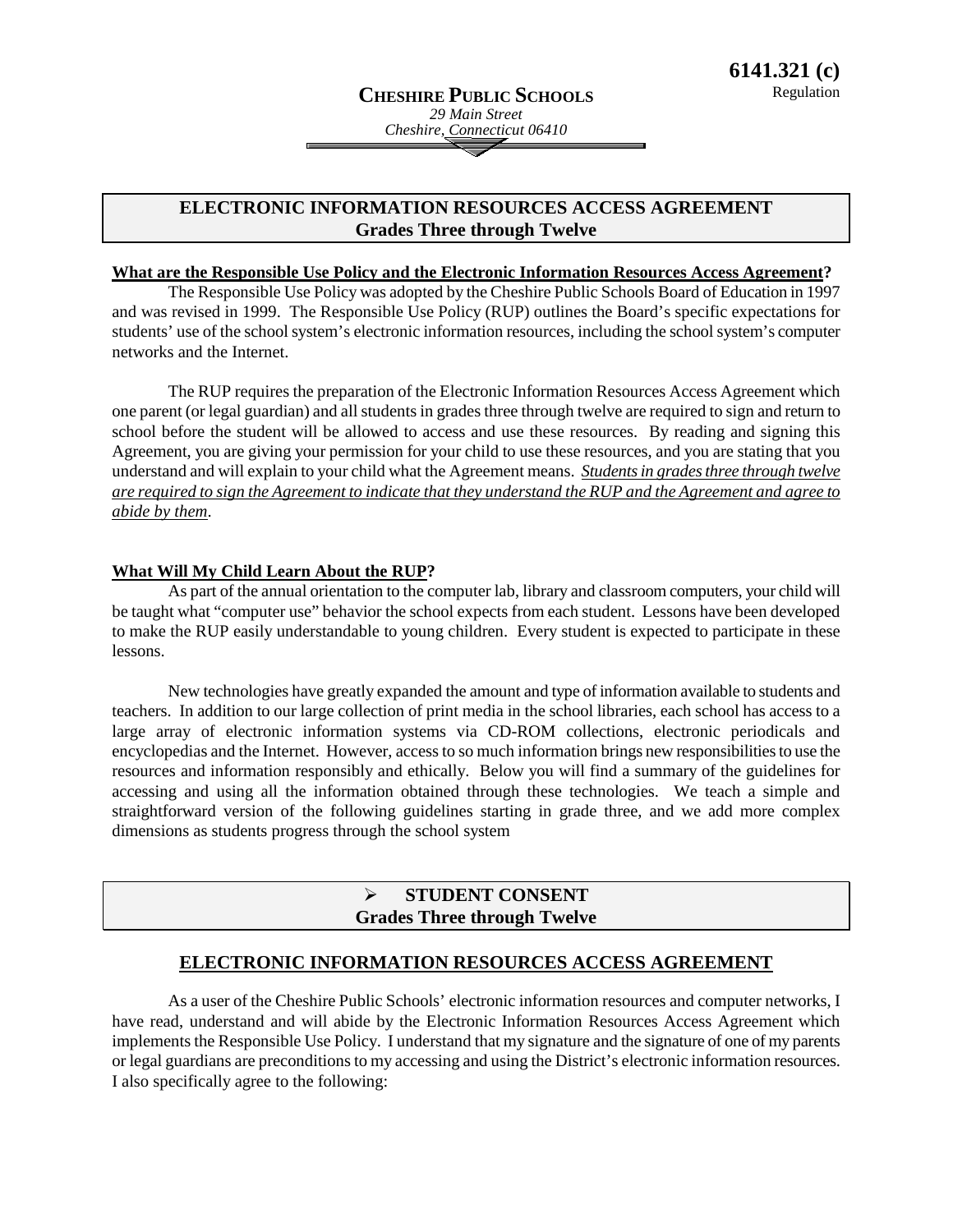- 1. I will use the electronic information resources only for educational and research purposes that are part of assignments given to me by my teachers and only for those purposes consistent with the educational objectives of my teachers and the Board of Education.
- 2. I will use the electronic information resources in a responsible, ethical and legal manner at all times. I will never intentionally do anything to destroy any of those resources or anyone else's work on those resources.
- 3. I will never copy (plagiarize) someone else's work and claim that it is my own. I will give the appropriate credit to the author or the resource as the source of information that I find when I research.
- 4. I will use the electronic information resources only with the permission of my teacher or another staff member and only if an adult is present in the room.
- 5. I will be considerate of students and their privacy while using the District's resources, and I will use polite and appropriate language at all times while accessing and using these resources. I will keep my log-in identification and all passwords confidential, and I will report any log-in/password misuse to the network administrator or staff in charge.
- 6. I will send and receive electronic mail (email) appropriately for educational purposes. I will report any inappropriate email messages or any misuse of email to the staff in charge.
- 7. I will not give out any personal information about myself or anyone else while using the Internet or email, other than my first name and school email address.
- 8. I will never intentionally damage, degrade or disrupt the electronic information resources, including computer services or computer equipment. I will not tamper with computer hardware or software, vandalize or change data in any way, intentionally introduce computer viruses, attempt to gain access to restricted or unauthorized networks or network services or violate copyright laws. I understand that such activity may be a crime.
- 9. I will immediately report any problems or any violations of the Responsible Use Policy to the network administrator or the staff in charge.
- 10. If I do not follow the rules outlined in this Electronic Information Resources Access Agreement and in the Responsible Use Policy, I know that I may lose my privilege to use the District's electronic information resources. I also know that I may be disciplined for not following the rules and that my parents and I may have to pay for any damage I cause because of my intentional misuse of these resources.
- 11. I am aware that some violations of the Responsible Use Policy may also be violations of local, state and federal laws and regulations and that I may be prosecuted for violating those laws.

| Student's Name: |       |
|-----------------|-------|
|                 |       |
| Signed:         | Date: |

(Student)